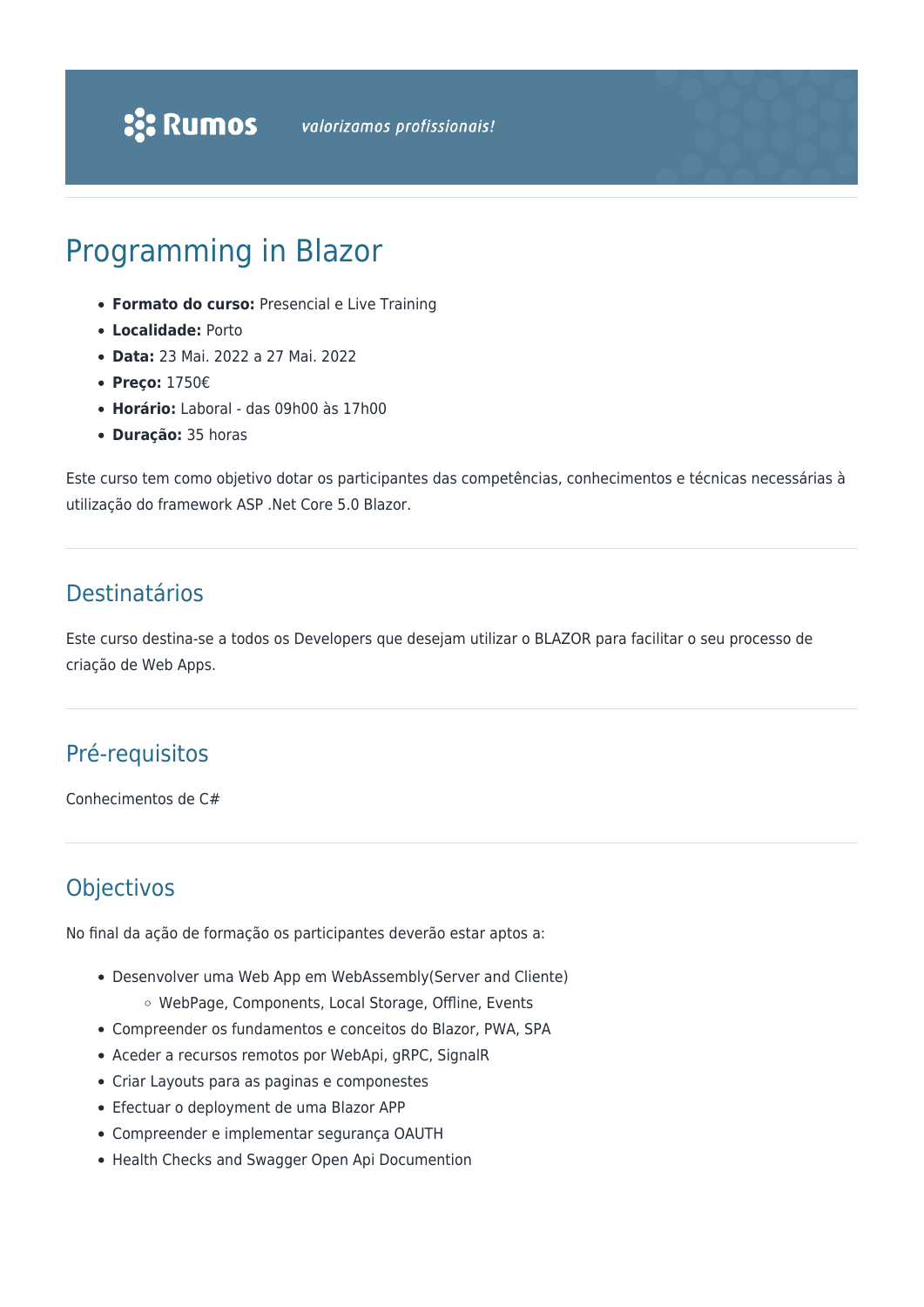## Programa

#### **Introduction**

- What is Blazor?
- What is WebAssembly?
- Blazor hosting models
- Installing Blazor
- Creating a new project
- Creating a page
- Layouts

#### **Creating a Blazor layout**

- Using a layout
- Nested lavouts

#### **Components**

- Creating a component
- One-way binding
- Literals, expressions, and directives
- Directives
- Component events
- Browser DOM events
- Two-way binding
- Binding directives
- Cascading values
- Cascading values by name
- Cascading values by type
- Overriding cascaded values
- Code generated HTML attributes
- Capturing unexpected parameters
- Replacing attributes on child components
- Component lifecycles
- Multi-threaded rendering
- Thread safety using InvokeAsync

#### **Render trees**

- Incremental RenderTree proof
- Optimising using @key

#### **Templating components with RenderFragments**

• Creating a Control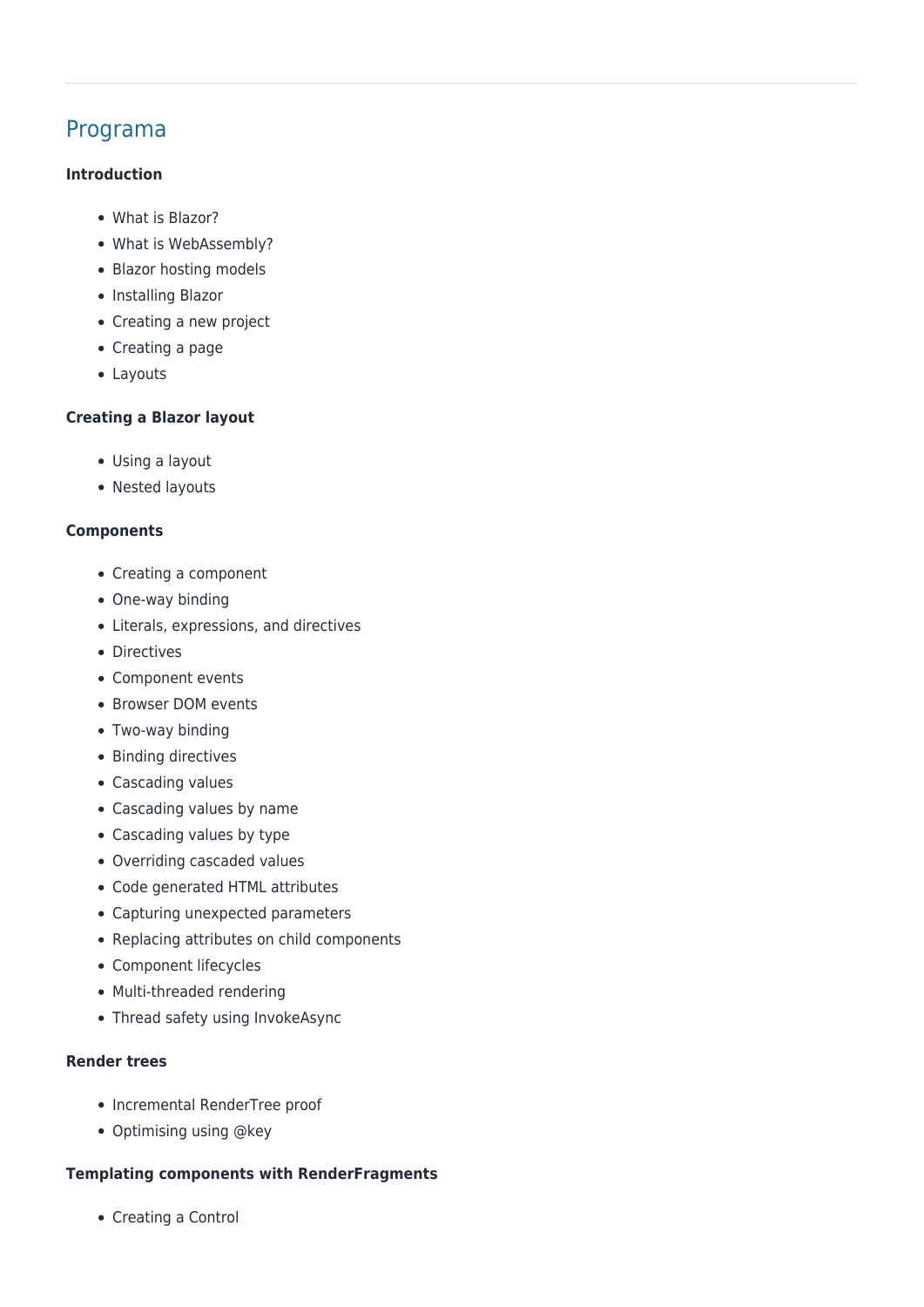- Passing data to a RenderFragment
- Using @typeparam to create generic components
- Passing placeholders to RenderFragments

#### **Routing**

- Defining routes
- Route parameters
- Constraining route parameters
- Optional route parameters
- 404 Not found
- Navigating our app via HTML
- Navigating our app via code
- Detecting navigation events

#### **Forms**

- Editing form data
- Descending from InputBase
- Validation
- Handling form submission
- EditContext, FieldIdentifiers, and FieldState
- Accessing form state
- Writing custom validation

#### **Component libraries**

#### **JavaScript interop**

- JavaScript boot process
- Calling JavaScript from .NET
- Updating the document title
- Passing HTML element references
- Calling .NET From JavaScript
- Lifetimes and memory leaks
- Type safety
- Calling static .NET methods

#### **Dependency injection**

#### **Injecting dependencies into Blazor components**

#### **Dependency lifetimes and scopes**

- Transient dependencies
- Singleton dependencies
- Scoped dependencies
- Comparing dependency scopes